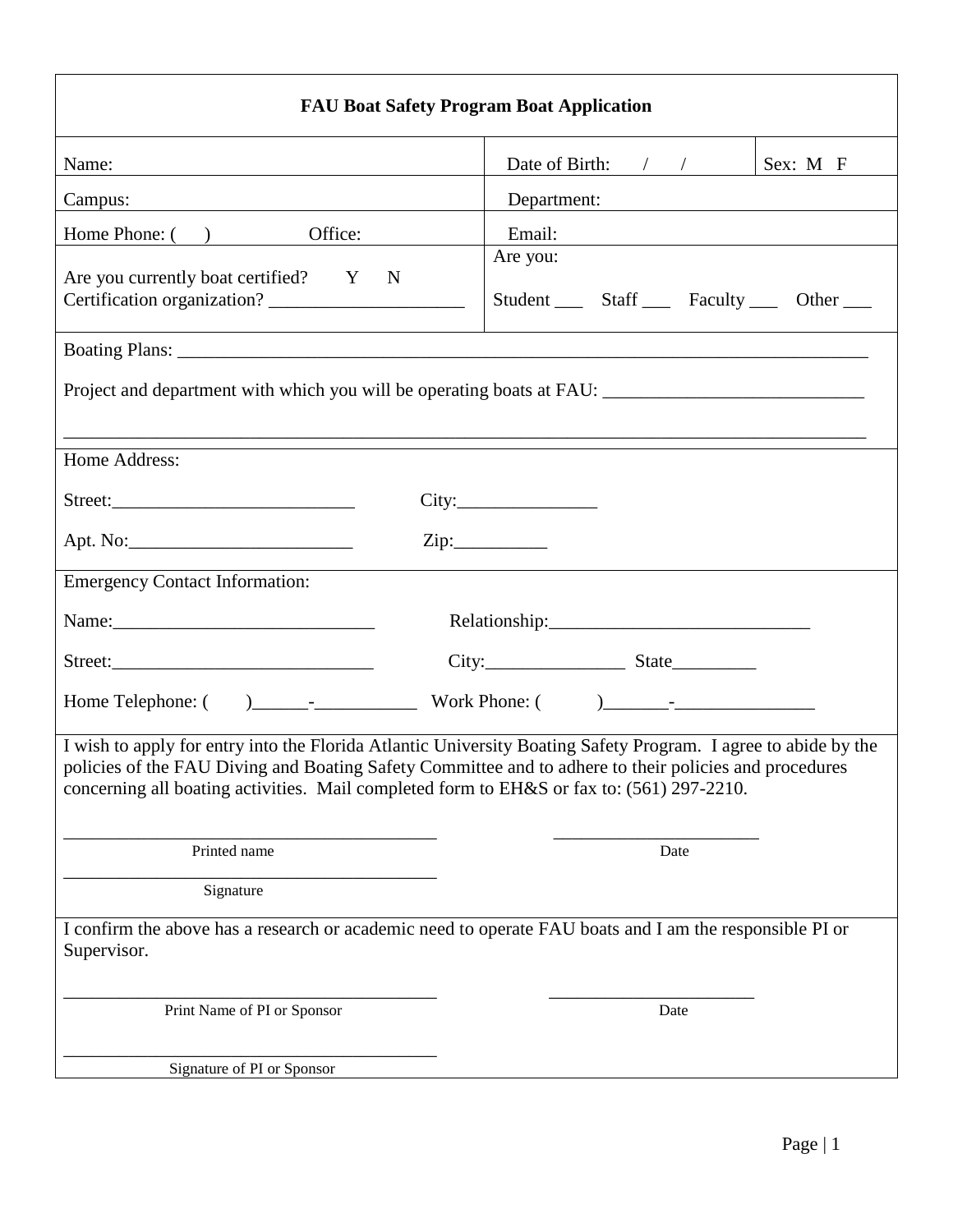# **Personal Boating Experience**

## BOAT TRAINING:

| Level | Certifying<br>Agency | Location | <b>Total Hours</b><br>Online/Lecture/maneuvering |  | Date of<br>Completion | Instructor<br>Name and $#$ if |       |
|-------|----------------------|----------|--------------------------------------------------|--|-----------------------|-------------------------------|-------|
|       |                      |          |                                                  |  |                       |                               | known |
|       |                      |          |                                                  |  |                       |                               |       |
|       |                      |          |                                                  |  |                       |                               |       |
|       |                      |          |                                                  |  |                       |                               |       |

#### OTHER RELATED TRAINING:

| Date of Completion and Organization |                         |
|-------------------------------------|-------------------------|
| <b>CPR</b>                          | <b>Oxygen First Aid</b> |
| <b>First Aid</b>                    | Life Guard              |

Brief description of other boater training (military, commercial, scientific, public safety): \_\_\_\_\_\_

\_\_\_\_\_\_\_\_\_\_\_\_\_\_\_\_\_\_\_\_\_\_\_\_\_\_\_\_\_\_\_\_\_\_\_\_\_\_\_\_\_\_\_\_\_\_\_\_\_\_\_\_\_\_\_\_\_\_\_\_\_\_\_\_\_\_\_\_\_\_\_\_\_\_\_\_\_\_

### EXPERIENCE:

| <b>Total Number of Boat Trips</b> |
|-----------------------------------|
| Total operator hours              |
| Number of Trips last year         |

Total Boat Time (operator or crew\_\_\_\_\_\_\_\_ Date of boat trip  $\Box$ Maximum Length of Single Trip \_\_\_\_\_\_\_\_

Indicate number of boat experiences for each category and whether you were operator or crew (passenger):

| Equipment             | $0 - 10$ | $11-25$ | $25 - 50$ | >50 | $>100$ | Operator | Crew |
|-----------------------|----------|---------|-----------|-----|--------|----------|------|
| Kayak or Canoe        |          |         |           |     |        |          |      |
| Skiff or dinghy       |          |         |           |     |        |          |      |
| Sailboat              |          |         |           |     |        |          |      |
| Pontoon boat          |          |         |           |     |        |          |      |
| <b>Center Console</b> |          |         |           |     |        |          |      |
| Walk-Through          |          |         |           |     |        |          |      |
| Twin Hull (power)     |          |         |           |     |        |          |      |
| Flats boat            |          |         |           |     |        |          |      |
| Trawler               |          |         |           |     |        |          |      |
| Cabin cruiser         |          |         |           |     |        |          |      |
| Airboat               |          |         |           |     |        |          |      |
| Large oceangoing ship |          |         |           |     |        |          |      |